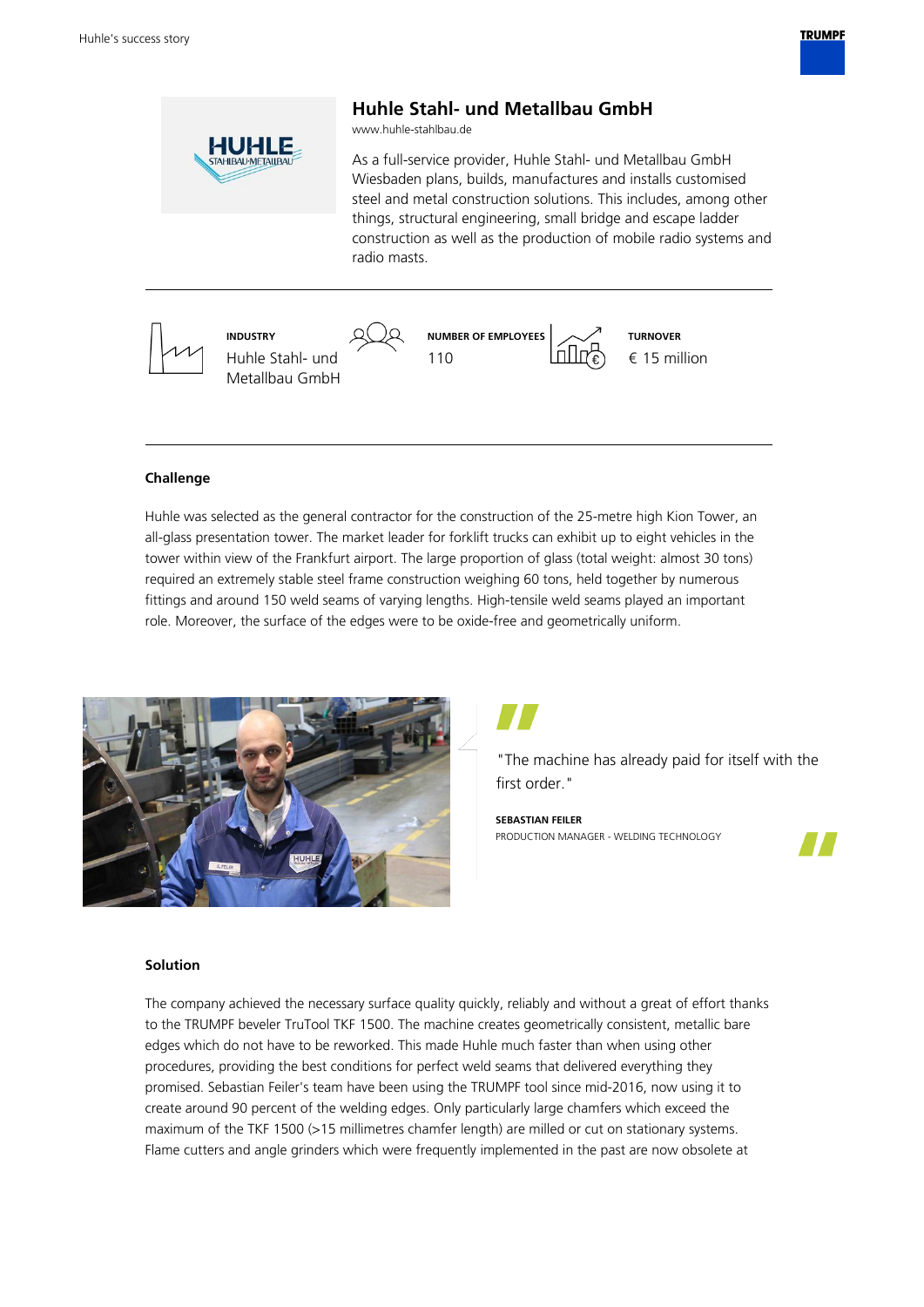Huhle.

#### **Implementation**

Work often had to be carried out in tight spots when constructing the Kion Tower. Weighing 16.5 kg, the TKF is no lightweight, but is still easy to handle thanks to its ergonomic structure. Once positioned, it processes the materials almost fully autonomously with a working speed of two metres per minute. A certified Huhle technician can then weld the steel construction together with no further reworking, making it an inseparable connection. The machine can also be firmly clamped into a bracket to process small components such as top plates. In this case, Huhle's welding experts hold the workpiece and guide it manually through the tool. It can also be done the other way round if the metal sheets or profiles to be processed are large and heavy. The staff then approach the workpiece with the TKF 1500. The tool was also a winner when the job entailed applying 200-millimetre-long weld seams every 200 millimetres to several circular segments measuring eight metres in length for the construction of a pavilion. One worker was able to create 144 individual welding edges in just a few hours, as the machine can be set down or picked up anywhere, facilitating extremely fast operation.







### **Forecast**

The investment in the TKF 1500 has really been worth it, according to Sebastian Feiler, Production Manager at Huhle. Apart from its many benefits, the machine stands out thanks to its high level of flexibility. At Huhle, standard steels up to S355 as well as corten steel and aluminium are predominately processed. The material thicknesses are largely between 6 and 60 millimetres and the required welding edge angles between 30 and 55 degrees – perfect conditions for the beveler, for many future projects as well.

The TruTool TKF 1500 is equipped with a powerful 2600 W motor. Integrated hand protection on the motor ensures a high degree of user-friendliness and provides you with safety during operation. The soft grip ensures user-friendly operation with low vibrations. This means you can always expect consistent, oxide-free results. Regardless of whether you are processing straight sheets, T-beams or tubes. The surface roughness remains low.